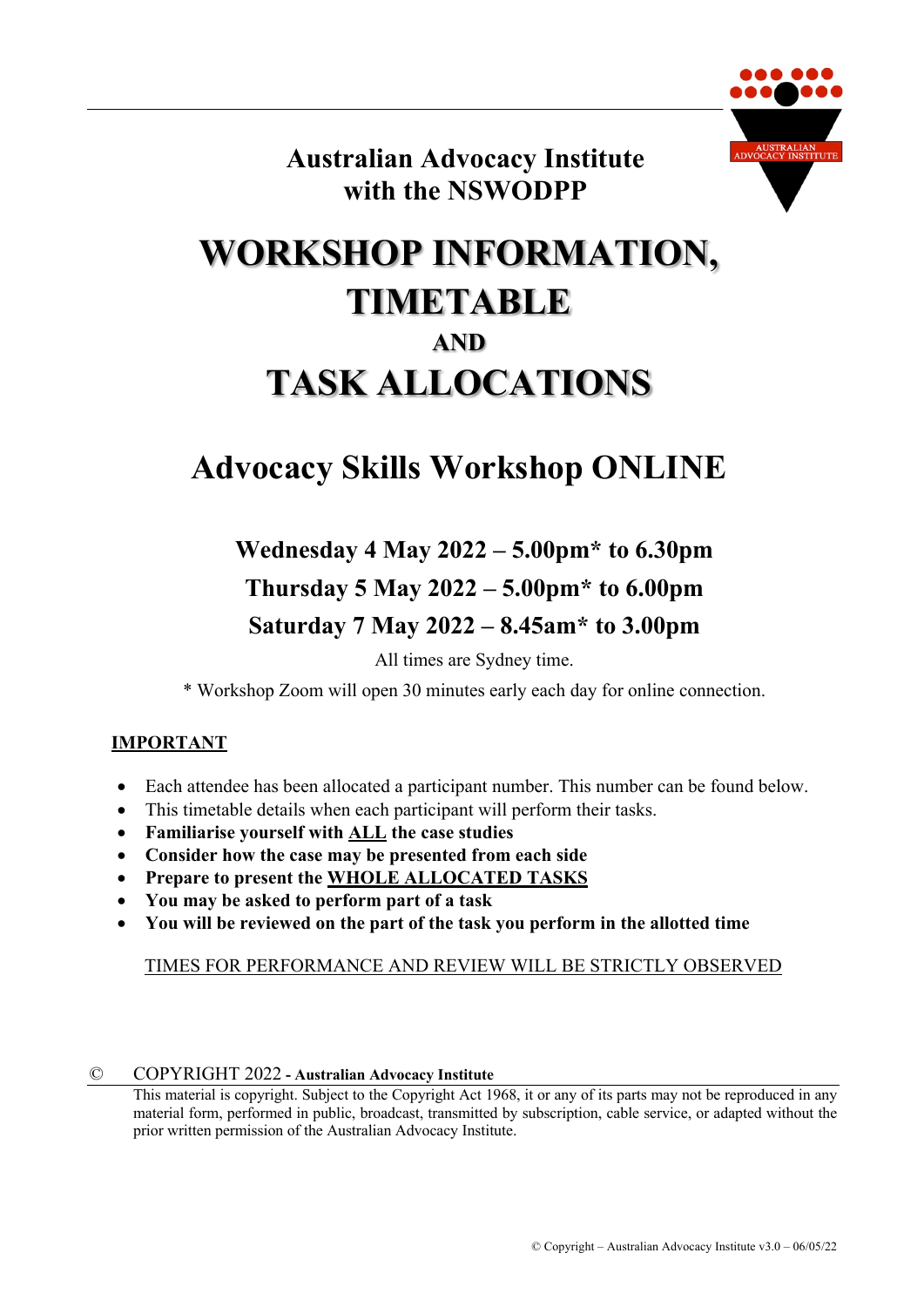

### **Please read the information below immediately and thoroughly as it is important to your preparation and contribution to learning at the workshop.**

Dear Workshop Participant,

The AAI and the NSW ODPP are pleased to be able to provide this advocacy workshop for you and we are sure that you will find this course helpful in improving your advocacy skills.

### **Workshop Program:**

- **Part 1: Wednesday 4 May 2022** Introductory Session ONLINE 5.00pm to 7.00pm (Please be online no later than 4.50pm)
- **Part 2: Thursday 5 May 2022** Introductory Session ONLINE 5.00pm to 6.00pm (Please be online no later than 4.50pm)
- **Part 3: Saturday 7 May 2022**  Advocacy Performance Skills Workshop ONLINE 8.30am - Zoom Meeting opens for participant log-on. **Please be online no later than 8.40am as the AAI Zoom coordinator requires the 8.45 to 9.00 period to allocate participants to assigned workshop Group Rooms.** 9.00am to 3.00pm – Advocacy Performance Skills Workshop.

### **Workshop format:**

This workshop will be held using the **ZOOM** platform (see "The Workshop ONLINE platform" below).

On Wednesday/Thursday, all participants stay together in the AAI Zoom meeting room.

On Saturday, GROUP Performance Sessions and General Sessions have been scheduled through the day. In the Group Sessions, you will break into smaller groups to individually **present your allocated advocacy tasks** before a Judge/Instructor in the same manner that you would present in court. You will find your allocated advocacy tasks set out within each session of the timetable below according to the GROUP and PARTICIPANT allocation list at the start of the timetable. All the case studies and materials for download can be downloaded under the Tab "Workshop Materials for download" on the workshop webpage.

Once you have finished each performance you will be given a review by the AAI instructor. This review is designed to be positive, not critical. You will be given advice on ways that your individual performance can be improved using various advocacy skills, including a demonstration and explanation of the particular skills relevant to your performance.

### **The Workshop Case Studies:**

We acknowledge that for some of you, the case studies we will use may not be of the type you generally deal with. We use these case studies deliberately as we believe them to be very good for the teaching of advocacy, demonstrating skills that can be applied in any jurisdiction. The advocacy skills you will learn will be of universal application – the same skills apply regardless of the type of case, the jurisdiction you appear in or the side you appear on. This has been proven over three decades of advocacy instruction by the AAI.

We also acknowledge that some participants have been allocated Defence roles when they ordinarily perform Prosecution roles for the DPP. This is inevitable in a workshop format using a contested hearing as a case study. Again, the skills learned will be universal and applicable to both sides.

Please don't get bogged down in your preparation with any legal technicalities within the case studies. Don't research or bring statutes or precedents. Do not be distracted with the law. Evidence is restricted to **only** that contained within each case study so you do not need to look outside the immediate information provided. The purpose of this workshop is to help you with how to structure a case, how to prepare, how to ask purposive relevant questions, how to argue, how to be persuasive in court. We will not be concerned with jurisdictional procedure. You do not have to prepare any written submissions or paperwork for your performance.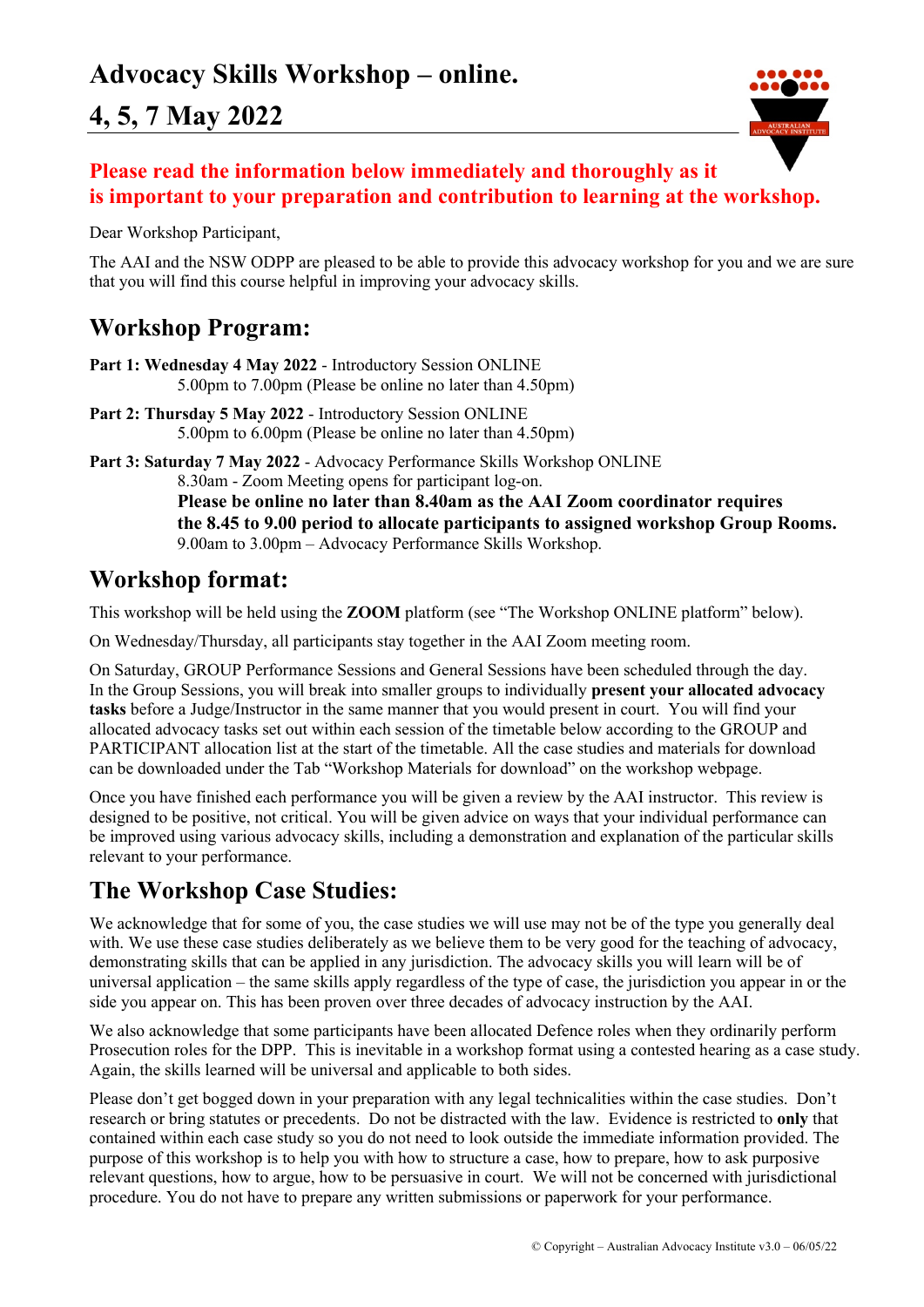## **Preparation before the workshop:**

This is a performance-based workshop. **NO** preparation time is included on the workshop day.

You are required to prepare each of your set tasks between now and the commencement of the workshop. Please **allow yourself time to prepare properly** – it is anticipated that you should allocate about 5 hours for this preparation. Please prepare in advance – do not wait until after the Wed/Thurs. introductory sessions.

If you are not totally familiar with the requirements of any particular advocacy task, you may find it helpful to refer to the "Specific Advocacy Tasks" summary at the end of the Course Materials document. I also recommend you consult the "AAI Advocacy Manual" PDF document provided as part of the workshop materials downloads, which has detailed chapters on all the aspects of advocacy you will be using at this workshop. Unfortunately, copyright restrictions require this version to be 'read only' and thus cannot be printed. You are **not** required to bring a copy to the workshop, rather use this Manual both in your task preparation and for future reference.

## **Task Performance:**

You will see in the timetable task allocations that a time limit has been set for each task performance. Please **prepare as if you were to present the whole of the task**. The time allocation means you may not be able to present all of the task and you are not expected to be able to finish your performance. Do not rush and please don't try to fit it all into the allocated time. Your review will be on that part of the task you present, not the parts you may not have reached.

Note that when a task requires a witness in Evidence in Chief or Cross Examination, the AAI Instructor will ask a participant from your group to act the witness role. That may be you, so a thorough knowledge of the facts of each case study will help both you and your colleagues get the most out of the workshop.

# **The Workshop ONLINE Platform:**

This workshop will be held using the **ZOOM** platform, with each participant required to log-on using their own computer link. Complete log-on instruction and details for connecting to the workshop can be found below and on the AAI Workshop Webpage under each workshop day heading. The same log-on details will be used each day and participants should remain logged-on for the full duration of each day's combined sessions.

Click on this link for automatic log-on:

https://us02web.zoom.us/j/2716263497?pwd=cjZmOXRXOUp0dUVpaTdaWEM2TEwyQT09

OR ... for MANUAL LOG-ON to the Zoom Workshop:

- 1. Open Zoom program
- 2. Click "Join Meeting"
- 3. Meeting ID is: **2716263497**
- 4. Meeting Password is: **Advocacy**

If you wish to test your connection, the AAI Coordinator will be available to do a quick test in the week before the workshop. Email:  $aai@advocacy.com.au$ .

I look forward to seeing you 'remotely' at the workshop.

Regards

**Sotthallque** 

**Scott Wallace** General Manager, Australian Advocacy Institute. Email: aai@advocacy.com.au Mobile & Text: 0418 473 303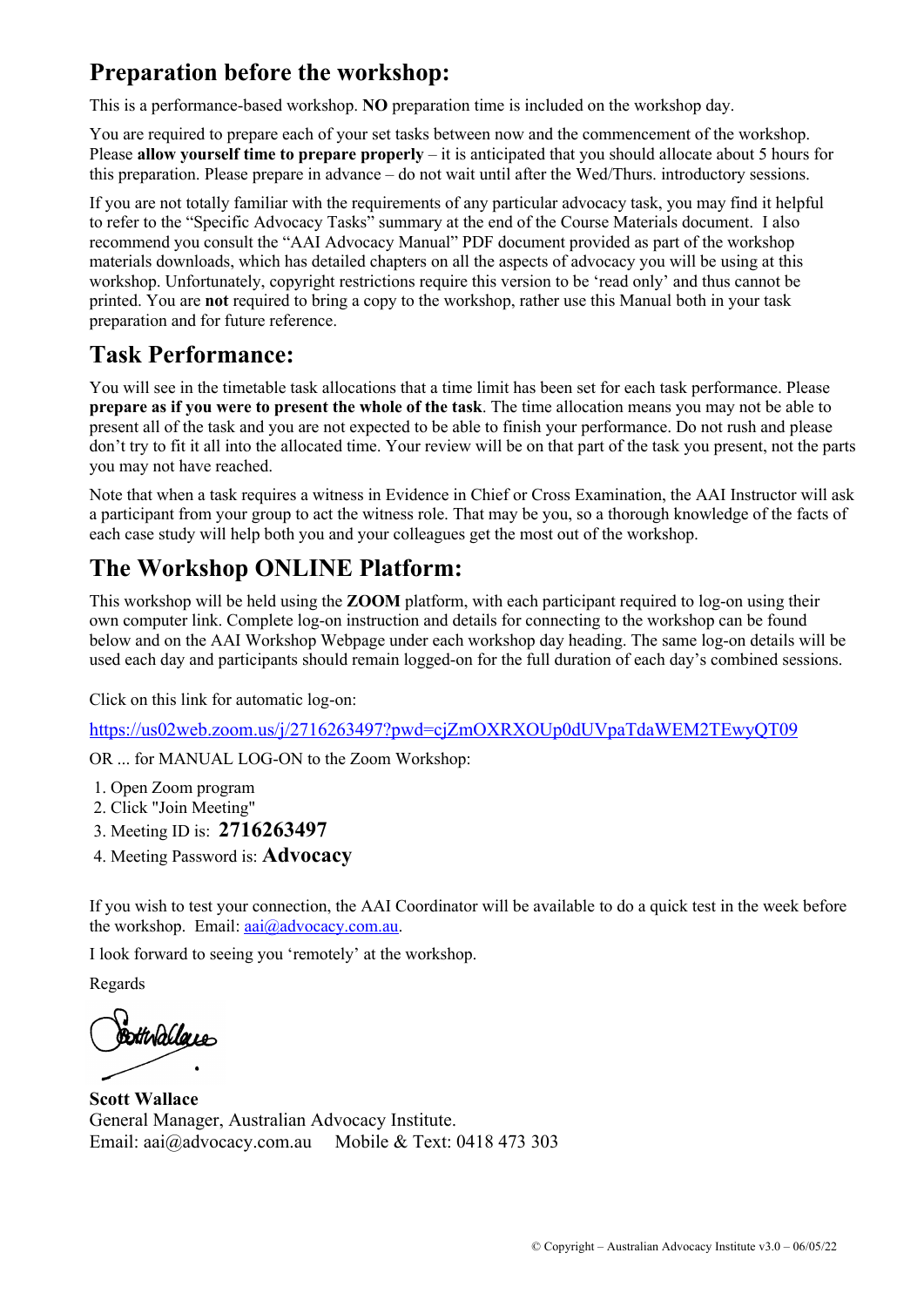#### **Zoom log-on for ALL sessions Wed/Thurs/Sat:**

Click on this link for automatic log-on:

https://us02web.zoom.us/j/2716263497?pwd=cjZmOXRXOUp0dUVpaTdaWEM2TEwyQT09

OR ... for MANUAL LOG-ON to the Zoom Workshop:

- 1. Open Zoom program
- 2. Click "Join Meeting"
- 3. Meeting ID is: **2716263497**
- 4. Meeting Password is: **Advocacy**

### **Wednesday 4 May 2022**

|                                       | 4.30 to 5.00pm                                                                |  |
|---------------------------------------|-------------------------------------------------------------------------------|--|
| Participants log-on to Zoom Workshop. |                                                                               |  |
|                                       | 5.00 to 6.30pm                                                                |  |
| <b>General Session</b>                | Introduction to Advocacy.<br>Skills in preparation, case theory and argument. |  |

## **Thursday 5 May 2022**

|                                       | 4.30 to 5.00pm                                                          |
|---------------------------------------|-------------------------------------------------------------------------|
| Participants log-on to Zoom Workshop. |                                                                         |
|                                       | 5.00 to 6.00pm                                                          |
| <b>General Session</b>                | Techniques in Questioning Witnesses.<br>Communication in the courtroom. |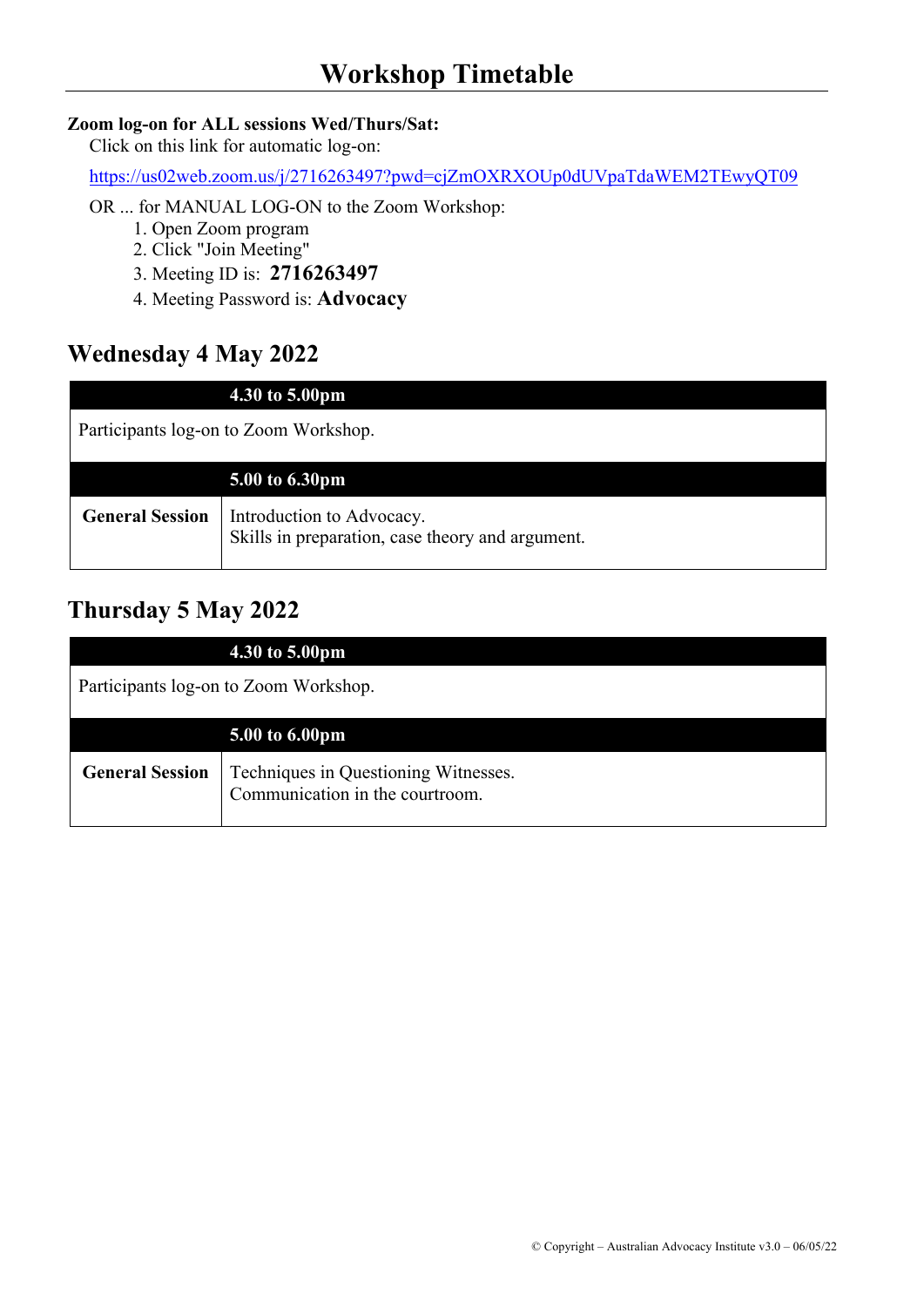### **SATURDAY GROUP AND PARTICIPANT NUMBER**

Your participant number is used to determine which **TASKS** you will be performing on Saturday in the timetable that follows.

| No.                     | <b>RED</b><br><b>GROUP</b> | <b>BLUE</b><br><b>GROUP</b> | <b>YELLOW</b><br><b>GROUP</b> | <b>GREEN</b><br><b>GROUP</b> |
|-------------------------|----------------------------|-----------------------------|-------------------------------|------------------------------|
| 1                       |                            |                             |                               |                              |
|                         | <b>Callan Austin</b>       | Kara Thomson                | Tijana Stojanovic             | <b>Hallie Warnock</b>        |
| $\overline{2}$          |                            |                             |                               |                              |
|                         | <b>Nicholas Chambers</b>   | Eloise Boughton             | Deborah White                 | Joshua Jones                 |
| $\overline{\mathbf{3}}$ |                            |                             |                               |                              |
|                         | Alice Pinkerton            | <b>Jake Gonzo</b>           | <b>Shaun Towers</b>           | <b>Charlotte Walker</b>      |
| 4                       | Phoebe                     |                             |                               |                              |
|                         | Miley-Dyer                 | Lily Jones                  | Alison Graylin                | Samuel Chua                  |
| 5                       |                            |                             |                               |                              |
|                         | <b>Bonnie Herringe</b>     | James Larkin                | <b>Hazel Pais</b>             | <b>Madelyn Hayes</b>         |
| 6                       |                            | Sharnee                     | Stephanie                     |                              |
|                         | Caitlin Murphy             | Parmenter                   | Parsons                       | Sarah Pham                   |

## **SATURDAY 7 May 2022**

ADVOCACY PERFORMANCE SKILLS WORKSHOP

#### **8.45am to 9.00am**

**Please be online no later than 8.40am as the AAI Zoom coordinator requires the 8.45 to 9.00 period to allocate participants to assigned workshop Group Rooms.**

8.45am to 9.00am – Introduction of AAI Instructors

Participants should be ready to commence performance tasks upon joining their Group Room.

#### **9.00 - AAI Coordinator will move all participants to Group Rooms**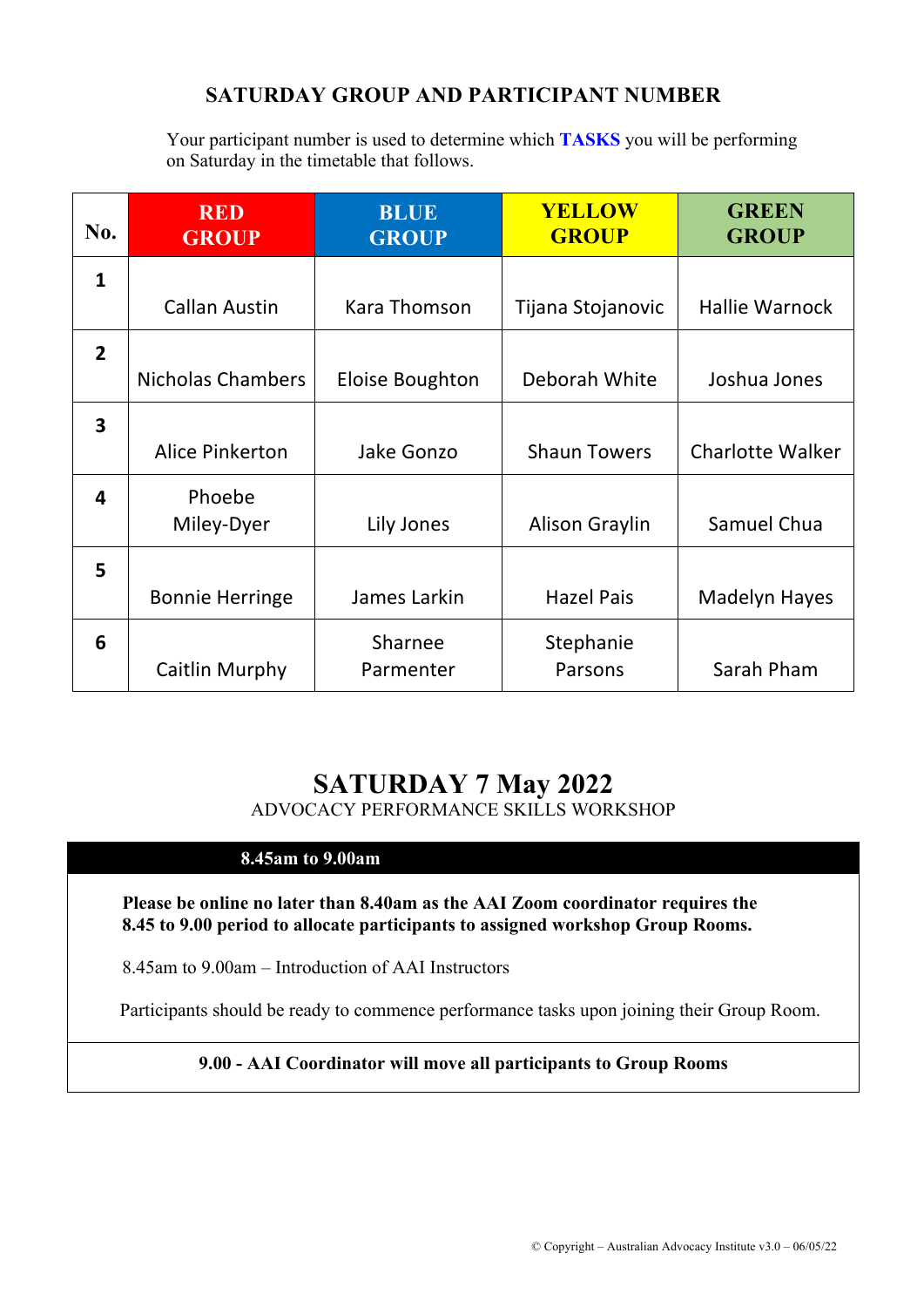| <b>SESSION 1</b>                    | 9.00 to 10.00am (60 mins)                              |                |
|-------------------------------------|--------------------------------------------------------|----------------|
| <b>Group Session</b>                | <b>APPLICATIONS</b>                                    |                |
| Performances in                     | <b>Case Study 1: Philip Ball - Plea</b>                |                |
| Group:                              | <b>TASK:</b> Make submission on sentence for Ball      | PARTICIPANT: 1 |
| 5 minutes per                       | <b>TASK:</b> Make submission on sentence for the Crown | PARTICIPANT: 2 |
| task                                | <b>TASK:</b> Make submission on sentence for the Crown | PARTICIPANT: 3 |
| Review in Group:<br>5 mins per task | <b>Case Study 2: DPP v Uri Zukov</b>                   |                |
|                                     | <b>TASK:</b> Present a plea on behalf of Mr Zukov      | PARTICIPANT: 4 |
|                                     | <b>TASK:</b> Submit on behalf of the Prosecution       | PARTICIPANT: 5 |
|                                     |                                                        |                |
|                                     | <b>TASK:</b> Submit on behalf of the Prosecution       | PARTICIPANT: 6 |

*BREAK 10.00 to 10.10am (10 mins) - Participants stay online.*

| <b>SESSION 2</b>                                                           | 10.10 to 11.15am (65 mins)                                                                                                             |                |  |
|----------------------------------------------------------------------------|----------------------------------------------------------------------------------------------------------------------------------------|----------------|--|
| <b>Group Session</b>                                                       | <b>LEADING EVIDENCE AND CROSS EXAMINATION</b>                                                                                          |                |  |
| Performances in                                                            | Case Study 3: DPP v Evelyn Cannon                                                                                                      |                |  |
| Group:                                                                     | <b>TASK:</b> Lead Evidence – Const. O'Rourke                                                                                           | PARTICIPANT: 3 |  |
| 5 minutes per                                                              | <b>TASK:</b> Cross Examine – Const. O'Rourke                                                                                           | PARTICIPANT: 4 |  |
| task                                                                       | <b>TASK:</b> Lead Evidence – Peter Porter                                                                                              | PARTICIPANT: 1 |  |
|                                                                            | <b>TASK:</b> Cross Examine – Peter Porter                                                                                              | PARTICIPANT: 2 |  |
| Review in Group:                                                           | <b>TASK:</b> Lead Evidence – Evelyn Cannon                                                                                             | PARTICIPANT: 6 |  |
| 5 mins per task                                                            | <b>TASK:</b> Cross Examine – Evelyn Cannon                                                                                             | PARTICIPANT: 5 |  |
|                                                                            | All participants must be completely familiar with all witness statements within<br>this case study to enable them to act as witnesses. |                |  |
| 11.15 - AAI Coordinator will move all participants to General Session Room |                                                                                                                                        |                |  |

| <b>SESSION 3</b> 11.15 to 12.00 noon $(45 \text{ mins})$ |
|----------------------------------------------------------|
| <b>General Session   CASE THEORY</b>                     |

| 12.30 - AAI > Coordinator will move all participants to Group Rooms                       |                                                                                                                                                                                                                                                                                 |                                                                                                          |  |
|-------------------------------------------------------------------------------------------|---------------------------------------------------------------------------------------------------------------------------------------------------------------------------------------------------------------------------------------------------------------------------------|----------------------------------------------------------------------------------------------------------|--|
| <b>SESSION 4</b>                                                                          | 12.30 to 1.35pm $(65 \text{ mins})$                                                                                                                                                                                                                                             |                                                                                                          |  |
| <b>Group Session</b>                                                                      | <b>LEADING EVIDENCE AND CROSS EXAMINATION</b><br><b>Case Study 3: DPP v Evelyn Cannon</b>                                                                                                                                                                                       |                                                                                                          |  |
| Performances in<br>Group:<br>5 minutes per<br>task<br>Review in Group:<br>5 mins per task | <b>TASK:</b> Lead Evidence – Const. O'Rourke<br><b>TASK:</b> Cross Examine – Const. O'Rourke<br><b>TASK:</b> Lead Evidence – Luigi Fiorelli<br>TASK: Cross Examine - Luigi Fiorelli<br><b>TASK:</b> Lead Evidence – Evelyn Cannon<br><b>TASK:</b> Cross Examine – Evelyn Cannon | PARTICIPANT: 5<br>PARTICIPANT: 6<br>PARTICIPANT: 4<br>PARTICIPANT: 3<br>PARTICIPANT: 2<br>PARTICIPANT: 1 |  |

### *BREAK 1.35 to 1.45pm (10 min) - Participants stay online.*